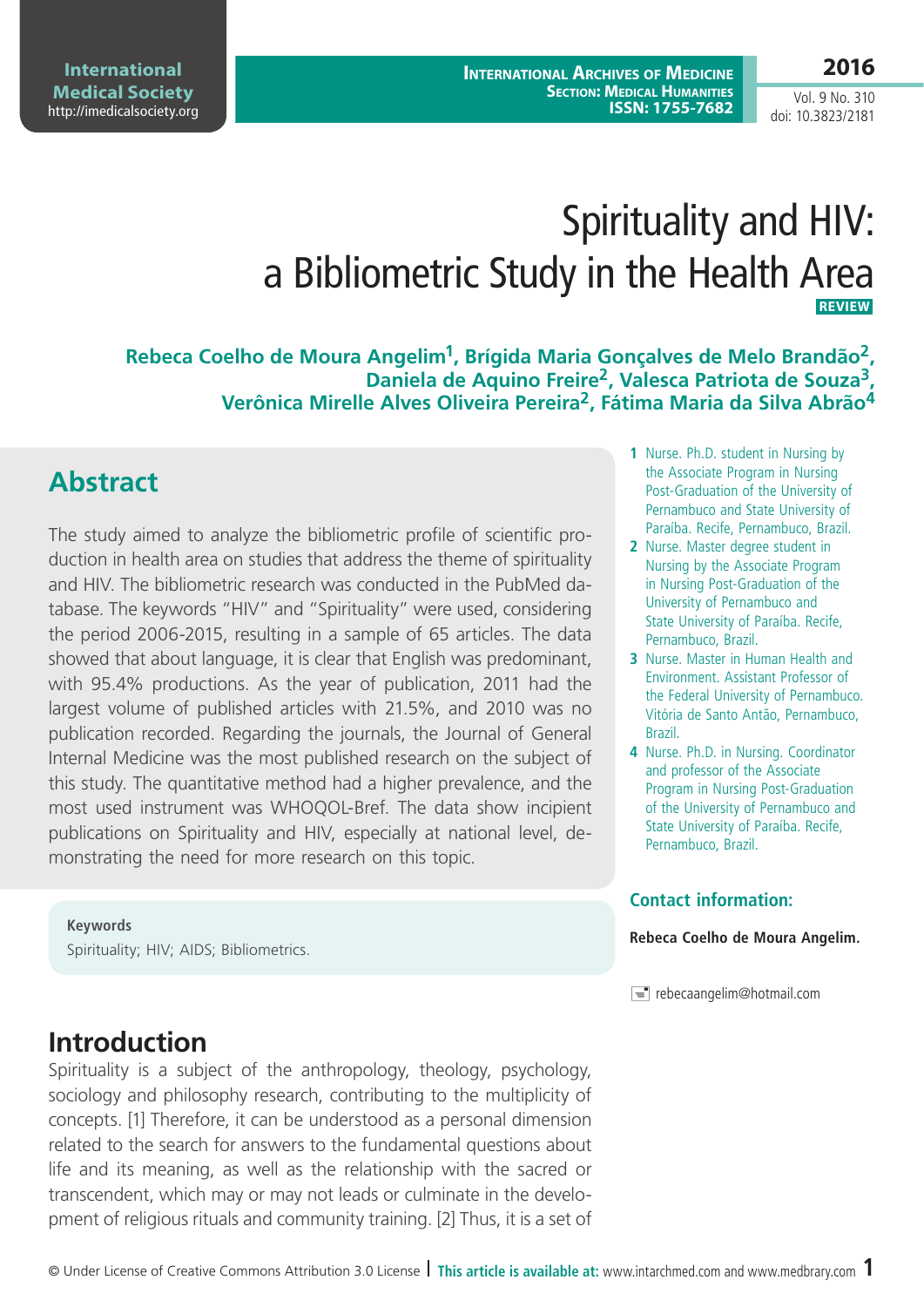Vol. 9 No. 310 doi: 10.3823/2181

practices, attitudes, values and feelings that come from a relationship with themselves, with God and with each other, giving meaning to life and personal stories, influencing and being influenced. [3]

Conflictual or friendly relationships between spirituality and science have been an area of increasing interest of academic and the general public. Research on spirituality shows great influence of this theme in the physical and mental health of individuals regarding the scientific evidence. [4] In Brazil, the World Health Organization highlighted the spiritual dimension in its conceptual definition of health, which expanded the scope of research in the area. [5]

Despite the growth studies related to this theme and its interfaces with health, there is still little research on the spirituality expression in people living with HIV. However, it is of great importance, particularly in the diagnostic process of discovery of HIV serology, being characterized by a set of feelings, attitudes and practices show that pain and difficulty for individuals before diagnosis. Thus, there is the importance of the spiritual dimension, since spirituality is directly related to dealing with the disease, the health, and life. [1]

Therefore, considering the relevance of spirituality to live with HIV/AIDS, it was realized the need to conduct the present study aimed at assessing the scientific production of this theme in national and international literature, and contribute to the development of future research. Thus, this study aimed to analyze the bibliometric profile of scientific production in health studies addressing the theme of spirituality and HIV.

# **Methods**

This study is a bibliometric research. The bibliometrics is an area of study of information science, characterized as a descriptive method, a quantitative approach, which enables the identification of the behavior and development of the scientific production of a certain area of knowledge, that is, it addresses the production, dissemination, and use of information recorded electronically in an international database. [6, 7]

Using statistical studies of the bibliographic and informational records, the profile of the scientific production of an area can be represented. The techniques used in this study were driven by the fundamentals of the Laws of Bradford, Lotka, and Zipf, respectively focusing on journal production, the productivity of authors and the frequency of occurrence of words, being the best known and overlapping the concept of Bibliometrics.

In this research, there was a search in the database Public Medline (PubMed) using the keywords "HIV" and "Spirituality," MeSH members (Medical Subject Headings), used for indexing articles in PubMed. These keywords were combined with the Boolean operator AND to refine the studies according to the theme.

PubMed was chosen because it is a public access database, created and maintained by the US National Library of Medicine (NLM's - NLM), which covers regular life sciences, comprising more than 26 million records of biomedical literature citations of Medical Literature Analysis and Retrieval System Online (MEDLINE). [8] Thus, it is a rich database content and data sources for research, making it ideal for carrying out a bibliometric study.

The search and data collection was in May 2016. The inclusion criteria for the selection of the sample were publications in the last 10 years (January 2006 to December 2015) as articles without language restriction and available in full text for free. There were studies excluded that did not meet the subject investigated such as dissertations, doctoral theses and book chapters.

For data collection, an instrument inserted in Microsoft Excel was used, containing a structured script developed by the researchers, enabling display the results and create tables and figures. The following bibliometric indicators were investigated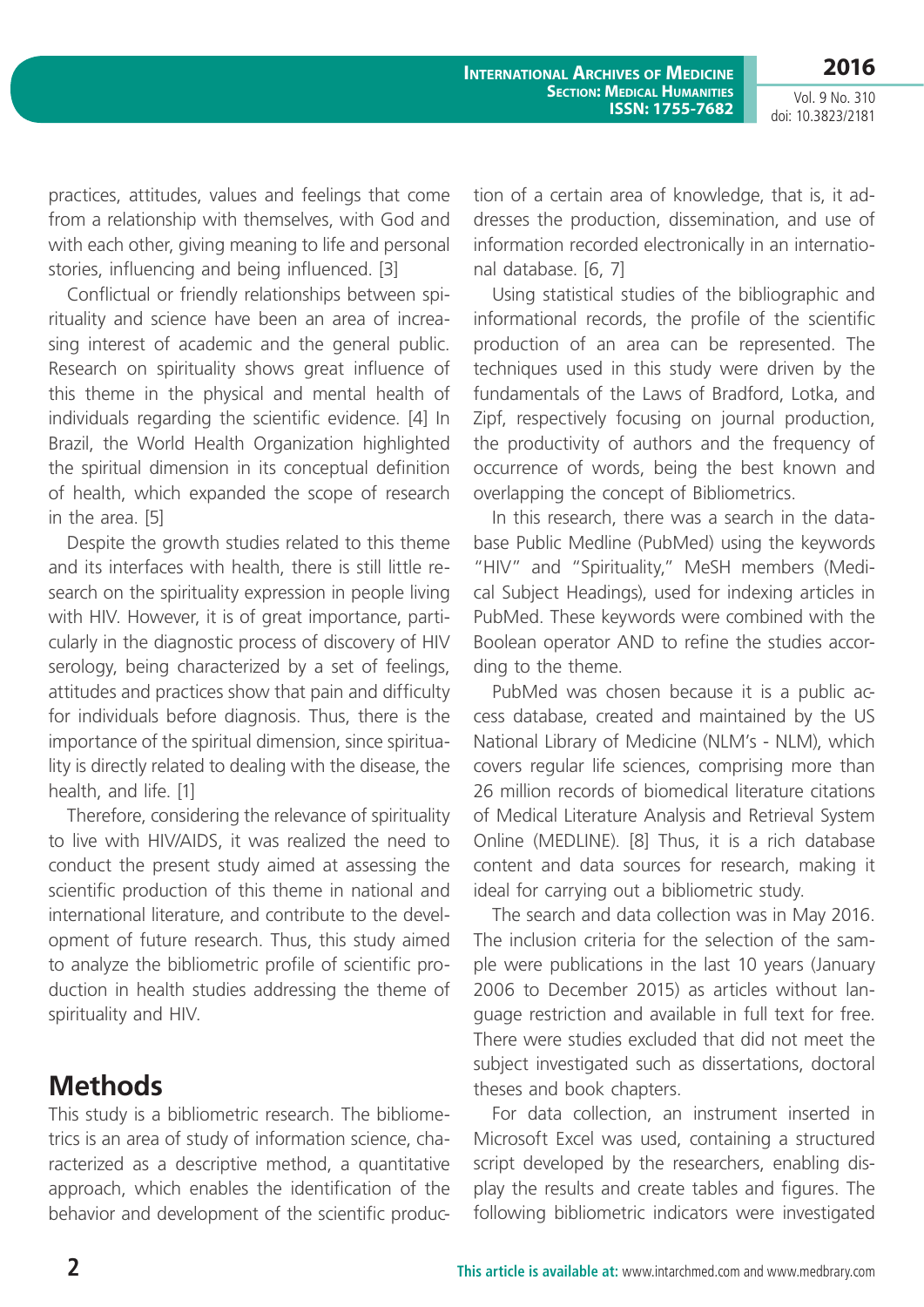Vol. 9 No. 310 doi: 10.3823/2181

in the analysis of the selected articles: year of publication, authors, journals, language, article mode, descriptor and/or keywords, type of study and data collection instrument. Data were analyzed quantitatively using absolute frequencies and percentages.

To get data of the authors, such as index H, institution, country, the number of publications and number of citations, a survey was conducted in the Scopus database, which besides covering journals and thousands of citations in the scientific area; it also offers profiles of the authors. The research of the impact factor of the main journals was carried out in the Journal of Citation Reports, base showing bibliometric indicators of scientific journals.

# **Results**

There were 74 articles between 2006 and 2015 identified through the selected keywords into the search instrument. Using the exclusion criteria, there were 9 publications eliminated. Therefore, this study analyzed 65 articles.

Concerning the language, it was found that English was predominant, with 62 (95.4%) and 3 productions in Portuguese. As the year of publication, all years included in the study, except for 2010, presented a publication with an emphasis in 2011, which included 14 articles (21.5%), as shown in **Figure 1**.

Regarding the journals in which the articles were published, they were distributed in 44 journals, including the Journal of General Internal Medicine was the most published research on the subject of this study, followed by AIDS Patient Care STDS (which had the highest impact factor) and the Journal of Religion and Health, according to **Table 1**. The three journals have QUALIS A2, A2, and B2, respectively, according to the Sucupira Platform of Higher Education Personnel Improvement Coordination (CAPES) of 2014. It is also noted that from all journals, only three are Brazilians and showed no significant amount of publication.



**Table 1.** Distribution of journals and their impact factors in the period 2006-2015.

| Journal                                              | N                        | $\%$ | <b>Impact</b><br>factor      |
|------------------------------------------------------|--------------------------|------|------------------------------|
| Journal of General Internal<br>Medicine              | 8                        | 12.3 | 3.494                        |
| AIDS Patient Care and STDs                           | $\overline{4}$           | 6.1  | 3.578                        |
| Journal of Religion and Health                       | $\overline{4}$           | 6.1  | 0.977                        |
| AIDS Research and Treatment                          | 3                        | 4.6  | 1.414                        |
| AIDS and Behavior                                    | $\mathcal{P}$            | 3.1  | 3.063                        |
| Journal of Clinical Interventions in<br>Aging        | $\overline{2}$           | 3.1  | 2.133                        |
| Culture, Health and Sexuality                        | $\mathcal{P}$            | 3.1  | 1.833                        |
| Global Public Health                                 | $\overline{\phantom{0}}$ | 3.1  | 1.978                        |
| Journal of the Association of<br>Nurses in AIDS Care | $\overline{\phantom{0}}$ | 3.1  | 1.398                        |
| Plos One                                             | $\mathcal{P}$            | 3.1  | 3.234                        |
| Other                                                | 34                       | 52.3 |                              |
| Total                                                | 65                       | 100  |                              |
|                                                      |                          |      | <b>Source:</b> Research data |

Concerning the authorship, 15 authors stood out as the top producers of the subject, producing between 3 and 7 articles each, with satisfactory H-index and a considerable number of publications and citations in the academic area. It is highlighted the fact they are all connected to institutions located in the United States (US), as shown in **Table 2**.

As for the mode of studies, it was observed that from the 65 articles, there was one editorial, one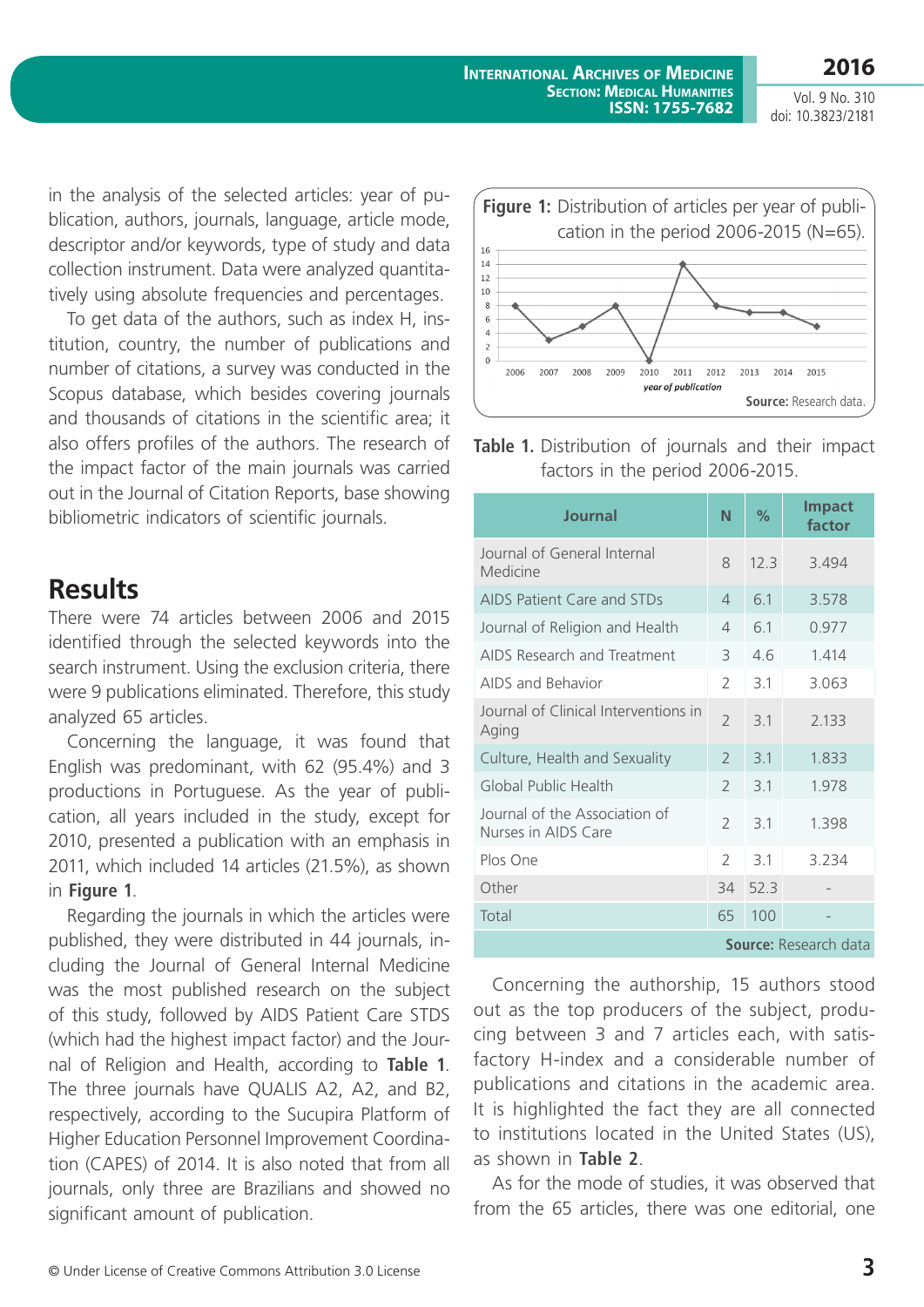Vol. 9 No. 310 doi: 10.3823/2181

| <b>Author</b> | $N^{\circ}$ of<br><b>articles</b> | <b>H-Index</b> | <b>Institution</b>                              | <b>Country</b> | N° of<br>publications | $N^{\circ}$ of<br>citations  |
|---------------|-----------------------------------|----------------|-------------------------------------------------|----------------|-----------------------|------------------------------|
| Ironson G     | 7                                 | 56             | University of Miami                             | <b>EUA</b>     | 156                   | 8346                         |
| Tsevat J      | 7                                 | 42             | University of Cincinnati                        | <b>EUA</b>     | 171                   | 5822                         |
| Leonard AC    | 6                                 | 26             | University of Cincinnati                        | <b>EUA</b>     | 55                    | 2736                         |
| Cotton S      | 5                                 | 15             | University of Cincinnati                        | <b>EUA</b>     | 46                    | 982                          |
| Mrus JM       | 5                                 | 19             | Janssen                                         | <b>EUA</b>     | 50                    | 1654                         |
| Kremer H      | 4                                 | 12             | University of Miami                             | <b>EUA</b>     | 26                    | 313                          |
| Szaflarski M  | $\overline{4}$                    | 13             | University of Alabama at Birmingham             | <b>EUA</b>     | 25                    | 590                          |
| Dilorio C     | $\overline{4}$                    | 27             | Rollins School of Public Health                 | <b>EUA</b>     | 96                    | 2562                         |
| Sherman SN    | $\overline{4}$                    | 18             | University of Cincinnati                        | <b>EUA</b>     | 40                    | 1182                         |
| Holstad MM    | $\overline{4}$                    | 8              | <b>Emory University</b>                         | <b>EUA</b>     | 20                    | 215                          |
| Dalmida SG    | 3                                 | $\overline{4}$ | <b>Emory University</b>                         | <b>EUA</b>     | 10                    | 54                           |
| Bormann JE    | $\overline{3}$                    | 12             | Department of Veterans Affairs                  | <b>EUA</b>     | 37                    | 699                          |
| Feinberg J    | 3                                 | 42             | University of Cincinnati                        | <b>EUA</b>     | 146                   | 8097                         |
| Laderman G    | 3                                 | 5              | <b>Emory University</b>                         | <b>EUA</b>     | 12                    | 105                          |
| Peterman AH   | 3                                 | 33             | The University of North Carolina<br>Chapel Hill | <b>EUA</b>     | 55                    | 4376                         |
|               |                                   |                |                                                 |                |                       | <b>Source: Research data</b> |

**Table 2.** Distribution of the 15 most productive authors, as the number of articles published in the study, H-index, institution, country, number of publications and citations.

letter to the editor, 6 articles integrative review or systematic and 57 were from research, and of them, 33 used the quantitative method, 19 qualitative and 5 qualitative/quantitative.

On research instrument, from the 65 articles of the study, 53 used at least one instrument and in the 12 articles remaining, it was not clear if some instrument was used. Of the 53 articles applying an instrument, the most common of these was the questionnaire (41.5%), as **Table 3**. It is important to list the types of the questionnaire as WHOQOL-BREF, SF-36, WHOQOL-HIV-BREF, HRQOL, MVQO-LI, HAT-QoL and WHOQOL-120 HIV and was the WHOQOL-BREF as mentioned.

In the analysis of descriptors and/or keywords in the articles, it was found that 11 studies did not have. Of the 54 remaining studies, it was found the presence of a total of 147 descriptors and/or keywords, which the most used were: "spirituali-

|  |                    | <b>Table 3.</b> Data collection instruments used in the ar- |  |  |
|--|--------------------|-------------------------------------------------------------|--|--|
|  | ticles. 2006-2015. |                                                             |  |  |

| <b>Instruments</b>                  | N                            | $\%$ |
|-------------------------------------|------------------------------|------|
| Questionnaire                       | 22                           | 41.5 |
| Interview                           | 15                           | 28.3 |
| Scale                               | 7                            | 13.2 |
| Questionnaire and interview         | 5                            | 9.4  |
| Questionnaire, Record and interview | 3                            | 5.7  |
| Form                                | $\mathbf{1}$                 | 1.9  |
| Total                               | 53                           | 100  |
|                                     | <b>Source: Research data</b> |      |

ty" (17,7%), followed by "HIV" (14.9%), "quality of life" (10.8%), "HIV/AIDS" (8.16%), "AIDS" (8.8%), "religion" (5.4%), "coping" (3.4%) "African American" and "depression" (2.04), as shown in **Figure 2** below.

Another article discussed was regarding the mention of theoretical references, standing only 11 ar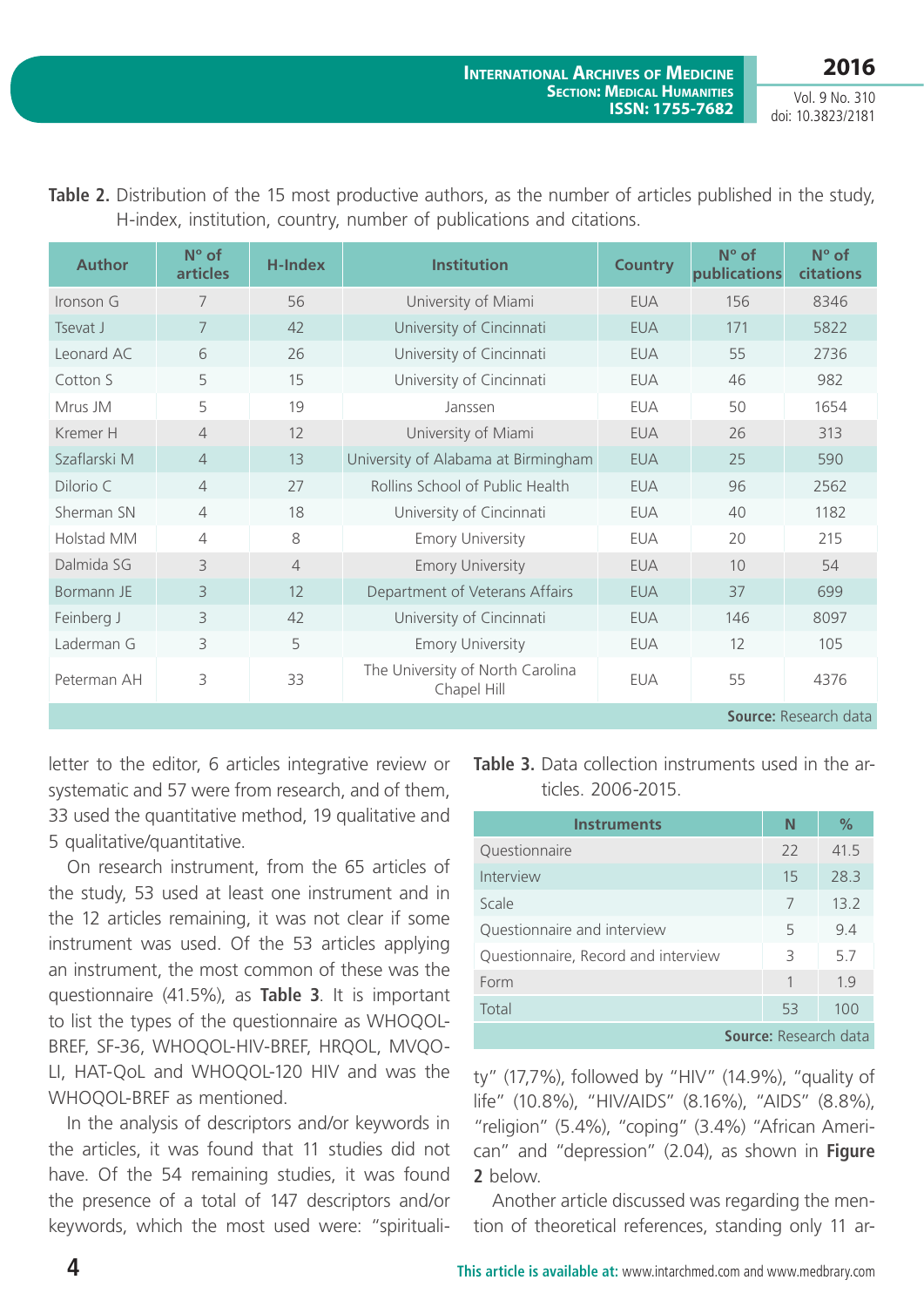**International Archives of Medicine SECTION: MEDICAL HUMANITIES ISSN: 1755-7682**

Vol. 9 No. 310 doi: 10.3823/2181

**2016**

|       | analyzed.                                                                                                                                                                                                                                                                                                                                                                                                                                                                                                                          | Figure 2: Word cloud with the descriptors and/<br>or keywords mentioned in the articles |
|-------|------------------------------------------------------------------------------------------------------------------------------------------------------------------------------------------------------------------------------------------------------------------------------------------------------------------------------------------------------------------------------------------------------------------------------------------------------------------------------------------------------------------------------------|-----------------------------------------------------------------------------------------|
| women | acquired adherence $_{\text{adquirda}}$ african aging $\text{aids}$ american $\text{care}$<br>coping de depression deprivation disease enfermagem focus gay $\mathsf{health}$<br>$\mathop{\rm Div}\nolimits$ human immune immunodeficiency india intervention $\mathop{\rm life}\nolimits$ lifestyle<br>living medication meditation msm optimism palliative patient pediatric people positive progression<br>quality religion religiousness resilience social<br>spirituality stigma support symptoms syndrome therapy vida virus |                                                                                         |
|       |                                                                                                                                                                                                                                                                                                                                                                                                                                                                                                                                    | <b>Source:</b> Research data.                                                           |

ticles. The references were: social determinants of health model Dahlgren and Whitehead; transactional model of stress and coping; theory of formative assessment and reflexive; transcultural theory Madeleine Leininger, theory of Betty Neuman Systems and transpersonal caring theory of Jean Watson; Grounded Theory (theory based on a phenomenon built on a systematic data analysis procedure) philosophy of Martin Buber (potentiality of human relations); theory of resource mobility; theory of selection, optimization and compensation (SOC Theory) Bates and Bates; five personality factors model (extroversion, socialization, conscientiousness, neuroticism and openness to experience); social cognitive theory and religious coping model Pargament.

# **Discussion**

Spirituality is a topic that has been expanding and becoming the subject of studies in the health area, particularly in people living with HIV/AIDS, because it is a contagious and incurable disease. Thus, this study investigated the scientific production through quantitative bibliometric indicators.

Thus, it is noteworthy that the bibliometric analysis allows the evaluation of the scientific production in a particular area of knowledge, and it is considered a useful instrument to measure the impact of certain authors and journals. Therefore, it is a multidisciplinary method that allows the identification of varying phenomena and its trends according to the goal set by the researchers. [9]

The results of the databases analysis involve some considerations: 95.4% of scientific articles are in English, and most of the authors are affiliated with institutions located in the United States of America, reflecting the increased interest of American researchers for this theme, which allows inferring that many researchers still do not exploit this area or even do not have enough knowledge to expose the link between HIV and spirituality. For the year of publication, it was observed that there was no linearity in the publications on this topic, except 2011.

It is noticed that the number of studies has increased in 2011 due to The Joint United Nations Program on HIV/AIDS (UNAIDS) reporting a new estimate that 34 million people worldwide were infected HIV at the end of 2010, which meant an increase of cases of 17% since 2001. [10] Thus, it is understood that with a significant number of affected people by the world, there is a concern in studying the ways of coping with the disease, and the use of spirituality.

It was observed that the magazine that showed publications in the period studied was the Journal of General Internal Medicine, a journal that seeks to promote the production and dissemination in the patient intensive care and related areas, and exposure to clinical research on key problems faced by professionals and patients in critical condition. This journal has Qualis A2, a stratum considered high, revealing quality in scientific research published.

The Higher Education Personnel Improvement Coordination (CAPES) defines Qualis as a formal instrument that enables the stratification of the scientific production quality, providing a list of the classification of ways used by graduate programs to publicize their production. The classification of the journal is updated annually containing eight classes: A1, A2, B1, B2, B3, B4, B5 and C in descending order of magnitude, that is, A1 corresponds to the highest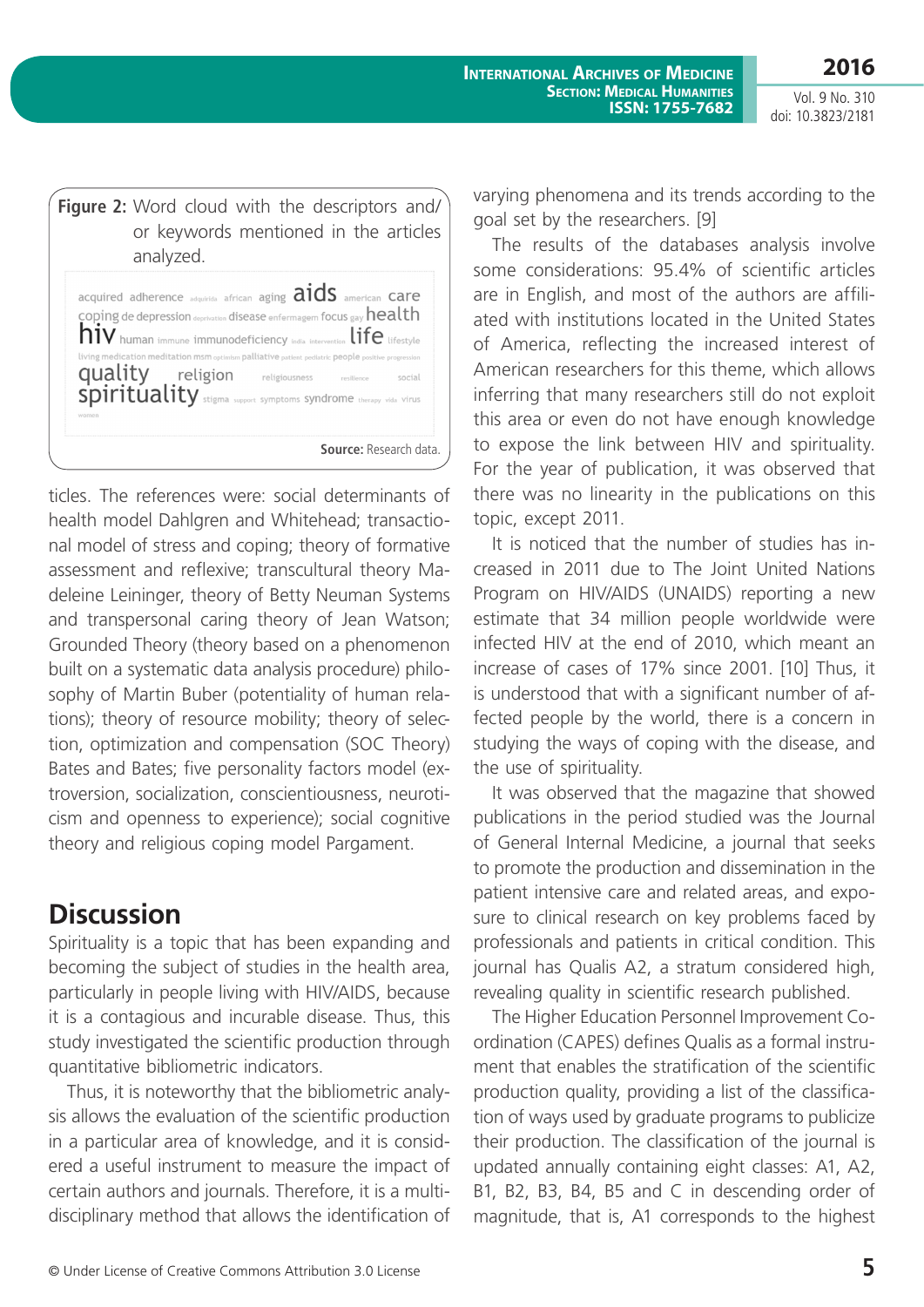Vol. 9 No. 310 doi: 10.3823/2181

level, while C is the last level and corresponds to the journals with an impact factor of zero. [11]

Regarding the type of publication as stated, there was a predominance of original articles with 87.7%, followed by review articles with 9.2% and last editorial with 3.1%. Original articles are works resulting from scientific research describing original data findings related to experimental or observational aspects, helping to add new information or to corroborate the available knowledge of the investigation.

Review articles and editorials represent a small portion of the sample of this study. However, not diminishing their significance levels as review articles can gather in an orderly manner the results of previous research on the topic, assisting in explaining and understanding of differences found by other researchers. [12] The editorial can provide a different perspective on the subject, by correlating the production of knowledge to a particular issue, which could impact directly on the subject investigated. [13]

Of the articles analyzed, 16.9% used a theoretical reference to scientifically support the study. On this point, it is worth mentioning that the theoretical references are developed based on actions that provide critical thinking, within a hierarchy of goals previously established to solve or say the situation. Therefore, the theoretical thinking is subject to constant review and may be modified without generating any change in the real world because their main interest is not to dominate the world, but to observe it and, if possible, understand it. [14]

As for the methodology used in the articles, the quantity was the most used. This method is characterized by the use of quantification, both information gathering methods, and in the treatment of these through statistical techniques, from the simplest to the most complex. Therefore, this type of methodology has a differential intended to ensure the accuracy of the work carried out, leading to a result with little chance of distortion. [15]

Among the different data collection techniques, there was an emphasis on the use of questionnaires. It is worth noting that this instrument is seen as a research technique with some issues to be submitted to a group of people, with the objective knowledge of opinions, beliefs, feelings, interests, expectations and situations experienced by the population. In addition to the above, the use of questionnaires allows researchers the ability to reach a large number of people with anonymity ensuring the reliability and illegibility of the research. [16, 17]

Among the studies that used questionnaires as data collection instruments, it was observed that the abbreviated version of the WHOQOL-Bref was used, excelled by its easy application given the objectives previously established in each study. This instrument consists of 26 questions, and the two first refers to the overall quality of life responses following a Likert scale, and also the instrument has 24 facets which comprise four domains: physical, psychological, relationships social and environment. [18]

With regard to the topic discussed in the articles found, according to the descriptors and/or keywords mentioned, the subject of quality of life was identified, which is why the amount of articles using WHOQOL-, an elaborate instrument of the World Health Organization (WHO), in a multicenter collaborative study to evaluate the quality of life in an international and cross-cultural perspective. [19] On this subject, it is worth mentioning that despite the increased survival of people living with HIV/AIDS, quality of life is not always linked to all, realizing the importance of spirituality, considering that involves the whole process of treatment to be related to the search for answers to fundamental questions about life and its meaning, regardless of religious beliefs and practices. [20, 21]

It is also noted that individuals with HIV/AIDS are treated on many occasions of excluding and stigmatizing manner, including leading the existence of depressive symptoms. Therefore, another important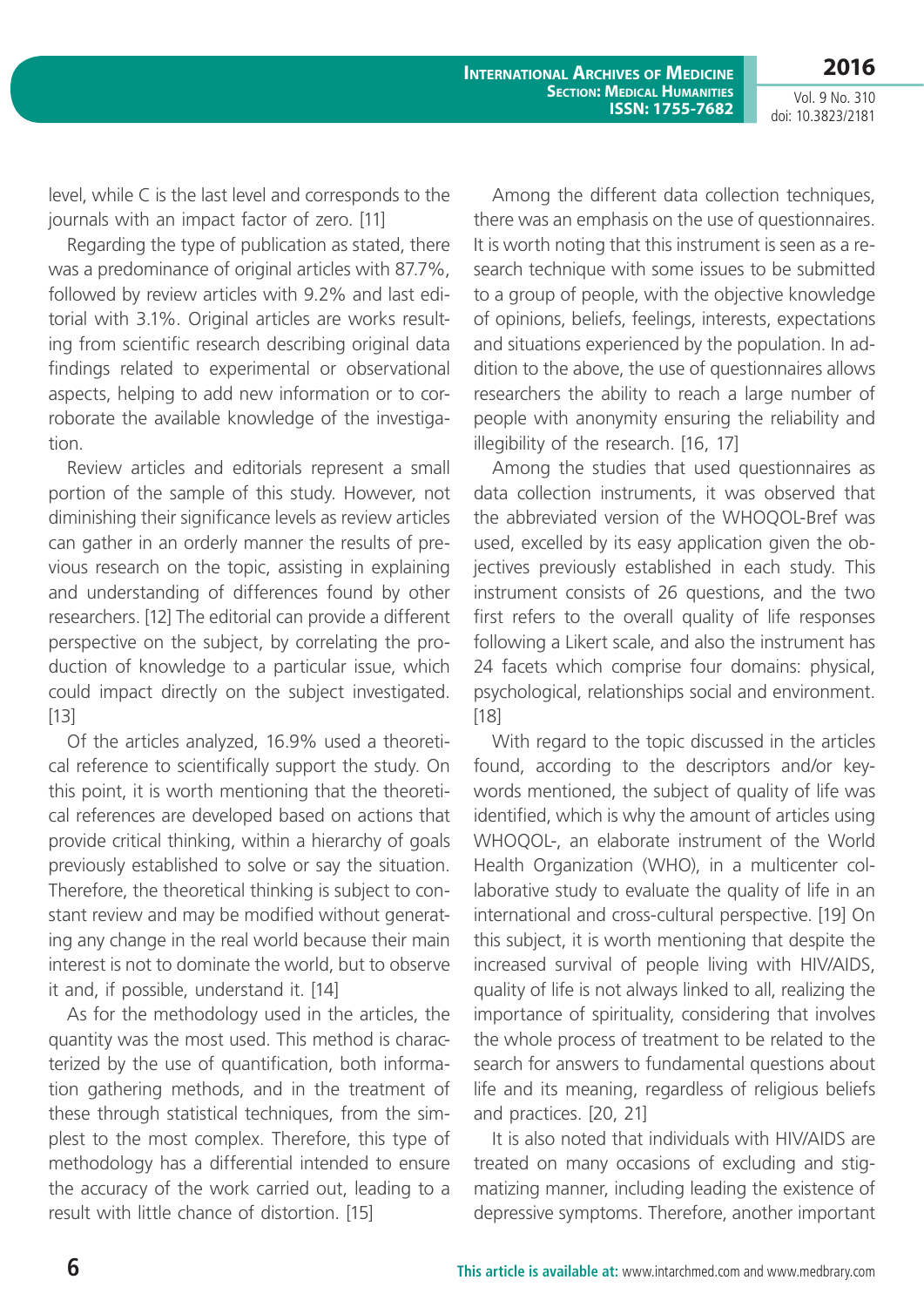Vol. 9 No. 310 doi: 10.3823/2181

issue is the spirituality and HIV, found in this study, through the depression descriptor. Based on this, it is of great value to incorporate spirituality in living with the disease, because it is a practical support to the patient, giving meaning to life and personal stories, influencing following medical treatment with maintaining the quality of life patient. [22, 23]

Spirituality among the themes addressed in the studies is seen as a coping tool for people living with HIV, and an essential factor in maintaining the quality of life. Also, from these findings, it is possible to get an idea of the gaps which need to be further investigated in this area because the number of publications is in an unimpressive number of cases of individuals with HIV.

Given this, it is highlighted the importance of the inclusion of spirituality in individuals living with HIV, considering spirituality directly related to how to deal with the disease, the health, and life. Also, spirituality is constituted as a hopeful way in which the individual can design goals for their life, living with the disease and maintaining the quality of life. Thus, embracing spirituality, along with its religious dimension in the care of people with HIV is seen as an exciting method for the development of trust and autonomy of the individual before their clinical reality.

# **Conclusion**

In this study, it can be seen that in 65 articles analyzed; there was a significant predominance of publications in English. The year 2011 was the one that had the highest volume of articles published. In 2010, there was no record. The Journal of General Internal Medicine was what got the most research on the topic. The quantitative method had a higher prevalence and the most widely used data collection instrument was WHOQOL. There were 54 papers presenting keywords and descriptors, and the three most cited were "spirituality," "HIV" and "quality of life." Moreover, it is noteworthy that 15

authors were responsible for the highest record of articles on the subject, with satisfactory H-index and a considerable number of publications and citations. Another interesting point is that all are linked to US institutions.

A limitation found in this study is the fact that the search for articles was conducted in one portal.

However, to achieve an increased, interdisciplinary knowledge about the spirituality of relative wellbeing of the patient with HIV, it is of great value to encourage studies on this subject, especially in Brazil, to understand the influence that spirituality has about dealt with the disease, the health, and life.

# **References**

- **1.** Santo CCE, Gomes AMT, Oliveira DC. A espiritualidade de pessoas com HIV/aids: um estudo de representações sociais. Rev Enf Ref. 2013; 3(10):15-24.
- **2.** Koenig HG, Montagem A. The Duke University Religion Index (DUKEL): A Five-Item measure for use in epidemiological studies. Religions. 2010; 1:78-85.
- **3.** Santo CCE, Gomes AMT, Oliveira DC, Marques SC. Adesão ao tratamento antirretroviral e a espiritualidade de pessoas com HIV/Aids: estudo de representações. Rev enferm UERJ. 2013; 21(4):458-63.
- **4.** Koenig HG. Religion, spirituality, and health: the research and clinical implications. ISRN Psychiatry. 2012; 2012:1-33.
- **5.** Gobatto AC, Araujo TCCF. Religiosidade e espiritualidade em oncologia: concepções de profissionais da saúde. Psicol USP. 2013; 24(1):11-34.
- **6.** Araújo RF, Alvarenga L. A bibliometria na pesquisa científica da pós-graduação brasileira de 1987 A 2007. Enc Bibli: R Eletr Bibliotecon Ci Inf. 2011; 16(31):51-70.
- **7.** Vaz DC, Silva CRL, Figueiredo MA. A utilização da bibliometria na análise do referente conforto. Cogitare Enferm. 2010; 15(4):736-41.
- **8.** Pubmed [Internet]. Pubmed ajuda. EUA, 2016. [Cited 2016 Aug 17]. Available: http://www.ncbi.nlm.nih.gov/books/ NBK3827/#pubmedhelp.PubMed\_Quick\_Start
- **9.** Silva MR, Hayashi CRM, Hayashi MCPI. Análise bibliométrica e cientométrica: desafios para especialistas que atuam no campo. InCID: R Ci Inf e Doc. 2011; 2(1):110-129.
- **10.** The Joint United Nations Programme on HIV/AIDS (UNAIDS) [Internet]. World AIDS day report. 2011 [Cited 2016 Jun 14]. Available from: http://files.unaids.org/en/media/unaids/ contentassets/documents/unaidspublication/2011/JC2216\_ WorldAIDSday\_report\_2011\_en.pdf